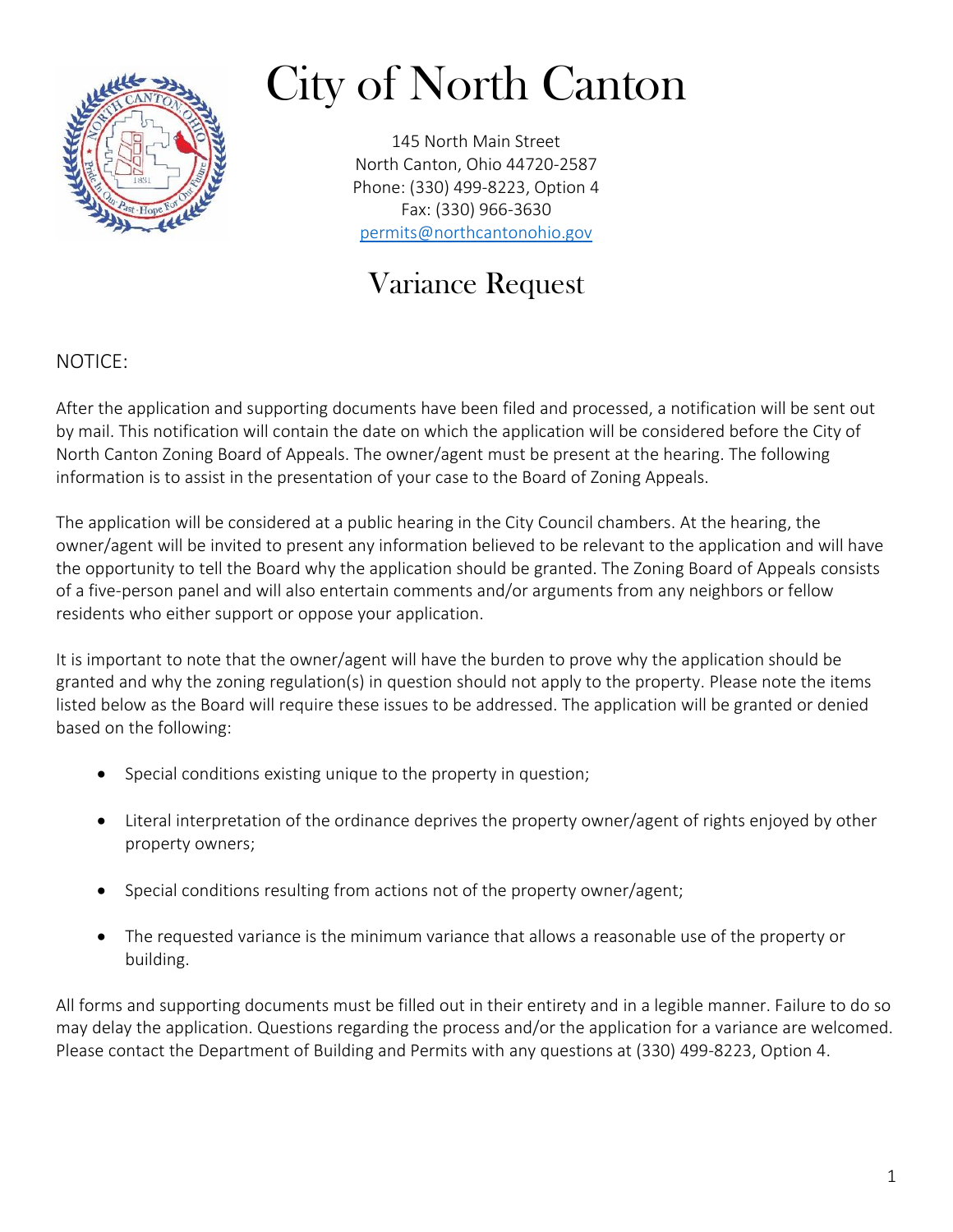#### Instructions for Filing a Variance Request

1. Applications shall be typewritten or printed, accompanied by the application fee of \$75.00, and shall be submitted to the Permits Department by the 8<sup>th</sup> day of the month to be evaluated that month. Regular Zoning and Building Standard Board of Appeals meetings are held monthly on the fourth Tuesday of the month after filing, at 6:00 p.m. at North Canton's City Hall. Applications that cannot be read may be delayed or returned without action.

2. The application shall be accompanied by a to-scale plot plan of the property affected and shall contain the following information:

- a. Lot lines and dimensions;
- b. Location of *all* existing and proposed buildings;
- c. Location of *all* existing and proposed driveways and/or parking areas;
- d. Location of *all* existing and proposed signs;
- e. Indication of *all* front, side and rear yard setbacks; and
- f. A north arrow.

3. The application for an area variance shall include a map showing *all* property adjoining and across the street from the property on which the variance is requested. See page 4 to fill in the City lot numbers, owner names and mailing address (including city and zip-code) for each property.

4. The application for use variance shall include a map showing *all* property within 200 feet of the property on which the variance is requested. See page 4 to fill in the City lot numbers, owner names and mailing address (including city and zip-code) for each property.

5. The applicant or its representative shall be present at the hearing in order for the Board to consider the application.

6. The applicant is responsible for the accuracy and completion of the required information.

Failure to include all required above-mentioned items may delay or prevent processing your application.

This form is intended to assist you in preparing the variance application. This form is not intended to be legal advice.Before applying this information to a specific zoning problem, we strongly recommend you seek advice from a licensed attorney.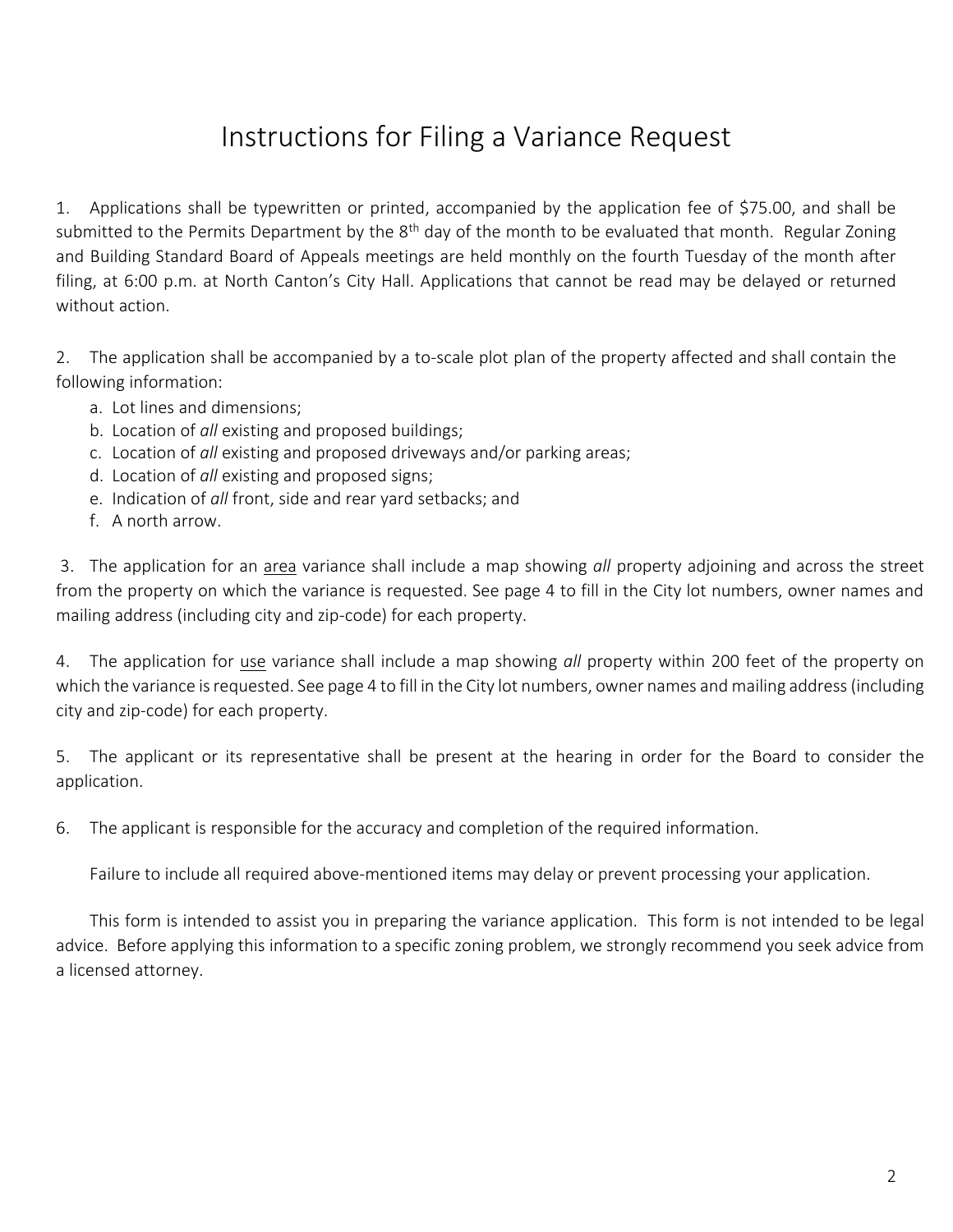### What to Expect at a Variance Adjudication Hearing

After processing your variance application, we will notify you by mail of the date of your hearing before the Zoning and Building Standards Board of Appeals. The property owner or its representative must appear at the hearing for the Board to evaluate the variance application. The following information is provided to assist you in preparing for your hearing:

The Board will evaluate your variance application during an adjudication hearing. The hearing is your opportunity to present evidence to the Board that you are entitled to the variance. You or your representative, or both, may appear on your behalf, but if neither of you appear, the Board will dismiss your application.

The Board consists of a five-person panel of City residents and will evaluate the evidence you present together with that of neighbors or fellow residents who believe they may be impacted by the Board's decision should it approve your variance. The Board's decision must be supported by a preponderance of substantial, reliable, and probative evidence. As the applicant, you have the burden to present the Board with evidence of why you are entitled to the variance.

Because an adjudication hearing is a quasi-legal proceeding, you, and any other that wish to offer evidence either for, or against, your application, will be sworn in, under oath, and are subject to cross examination. Although the hearing is open to the public, adjudication hearings, however, are not subject to such public comment but, instead, involve the determination of your rights and whether such rights should be granted based upon evidence (not public opinion) presented at the hearing.

There are two types of variances: area and use. An area variance application is a request to deviate from a zoning ordinance because of an odd configuration of the lot or a natural condition that prevents normal construction within the City's zoning ordinances. A use variance application, however, is a request to use a lot in a way not permitted within the zoning ordinance.

For an area variance, the Board must evaluate the following 10 criteria to determine whether the literal enforcement of the City ordinance will result in practical difficulty:

1. Whether special conditions and circumstances exist which are peculiar to the land or structure involved and which are not applicable generally to other lands or structures in the same zoning district. Examples of such special conditions or circumstances are exceptional irregularity, narrowness, shallowness or steepness of the lot or adjacency to non-conforming and inharmonious uses, structures or conditions;

2. Whether the property in question will yield a reasonable return or whether there can be any beneficial use of the property without the variance (note that the fact that property can be put to a more profitable use does not, in itself, establish a hardship if less profitable alternatives are available within the zoning classification);

3. Whether the variance is substantial and is the minimum necessary to make possible the reasonable use of the land or structures;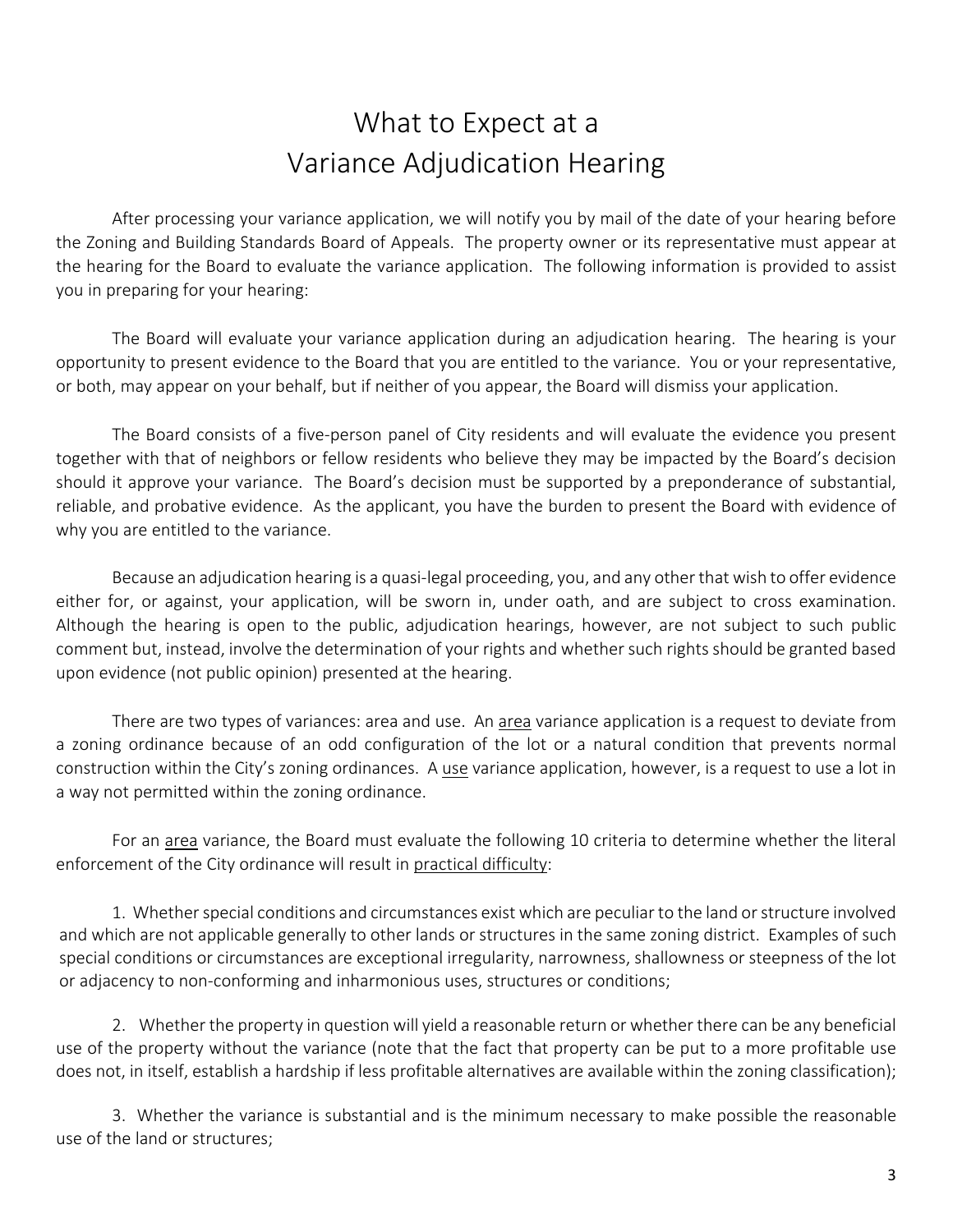4. Whether the essential character of the neighborhood would be substantially altered or whether adjoining properties would suffer substantial detriment as a result of the variance;

5. Whether the variance would adversely affect the delivery of governmental services such as water, sewer, trash pickup;

6. Whether the property owner purchased the property with knowledge of the zoning restrictions;

7. Whether special conditions or circumstances exist as a result of actions of the owner;

8. Whether the property owner's predicament feasibly can be obviated through some method other than a variance;

9. Whether the spirit and intent behind the zoning requirement would be observed and substantial justice done by granting a variance; and

10. Whether the granting of the variance requested will confer on the applicant any special privilege that is denied by this regulation to other lands, structures, or buildings in the same district.

For a use variance, the applicant must demonstrate, by clear and convincing evidence, an unnecessary hardship exists and satisfy all of the following criteria:

1. The property cannot be put to any economically viable use under any of the permitted uses in the zoning district in which the property is located;

2. The variance requested stems from a condition which is unique to the property at issue and not ordinarily found in the same zone or district;

3. The hardship condition is not created by actions of the applicant;

4. The granting of the variance will not adversely affect the rights of adjacent property owners or residents;

5. The granting of the variance will not adversely affect the public health, safety or general welfare;

6. The variance will be consistent with the general spirit and intent of the Ordinance; and

7. The variance sought is the minimum that will afford relief to the applicant.

This form is intended to assist you in preparing for an adjudicatory hearing regarding a variance by providing you with broad, general information regarding zoning variances; is not intended to be legal advice.Before applying this information to a specific zoning problem, we strongly recommend you seek advice from a licensed attorney.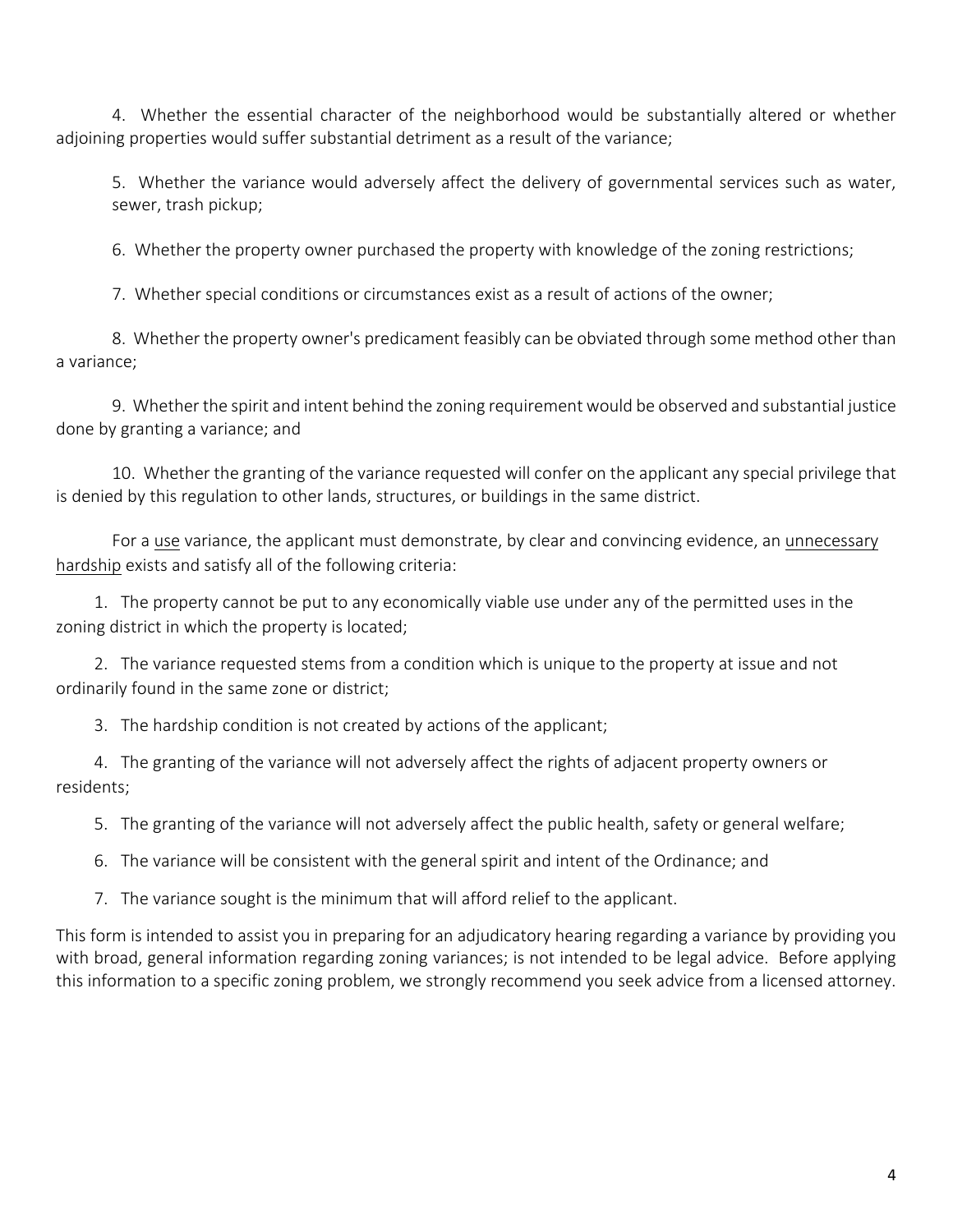

# City of North Canton

145 North Main Street North Canton, Ohio 44720-2587 Phone: (330) 499-8223, Option 4 Fax: (330) 966-3630 [permits@northcantonohio.gov](mailto:permits@northcantonohio.gov)

| Case #: I     |  |
|---------------|--|
| Date Filed:   |  |
| Hearing Date: |  |

Fee: \$75.00

### Variance Application

|  | <u> - Alexandro Alexandro Alexandro Alexandro Alexandro Alexandro Alexandro Alexandro Alexandro Alexandro Alexandr</u> |  |  |
|--|------------------------------------------------------------------------------------------------------------------------|--|--|
|  |                                                                                                                        |  |  |
|  |                                                                                                                        |  |  |
|  |                                                                                                                        |  |  |
|  |                                                                                                                        |  |  |
|  |                                                                                                                        |  |  |
|  |                                                                                                                        |  |  |
|  |                                                                                                                        |  |  |

Justification of the Variance:

In order for the variance to receive consideration, the applicant must be prepared to convince the Board of Appeals that the following items are true:

- Special conditions existing unique to the property in question;
- Literal interpretation of the ordinance deprives the property owner/agent of rights enjoyed by other property owners;
- Special conditions resulting from actions not of the property owner/agent;
- The requested variance is the minimum variance that allows a reasonable use of the property or building.